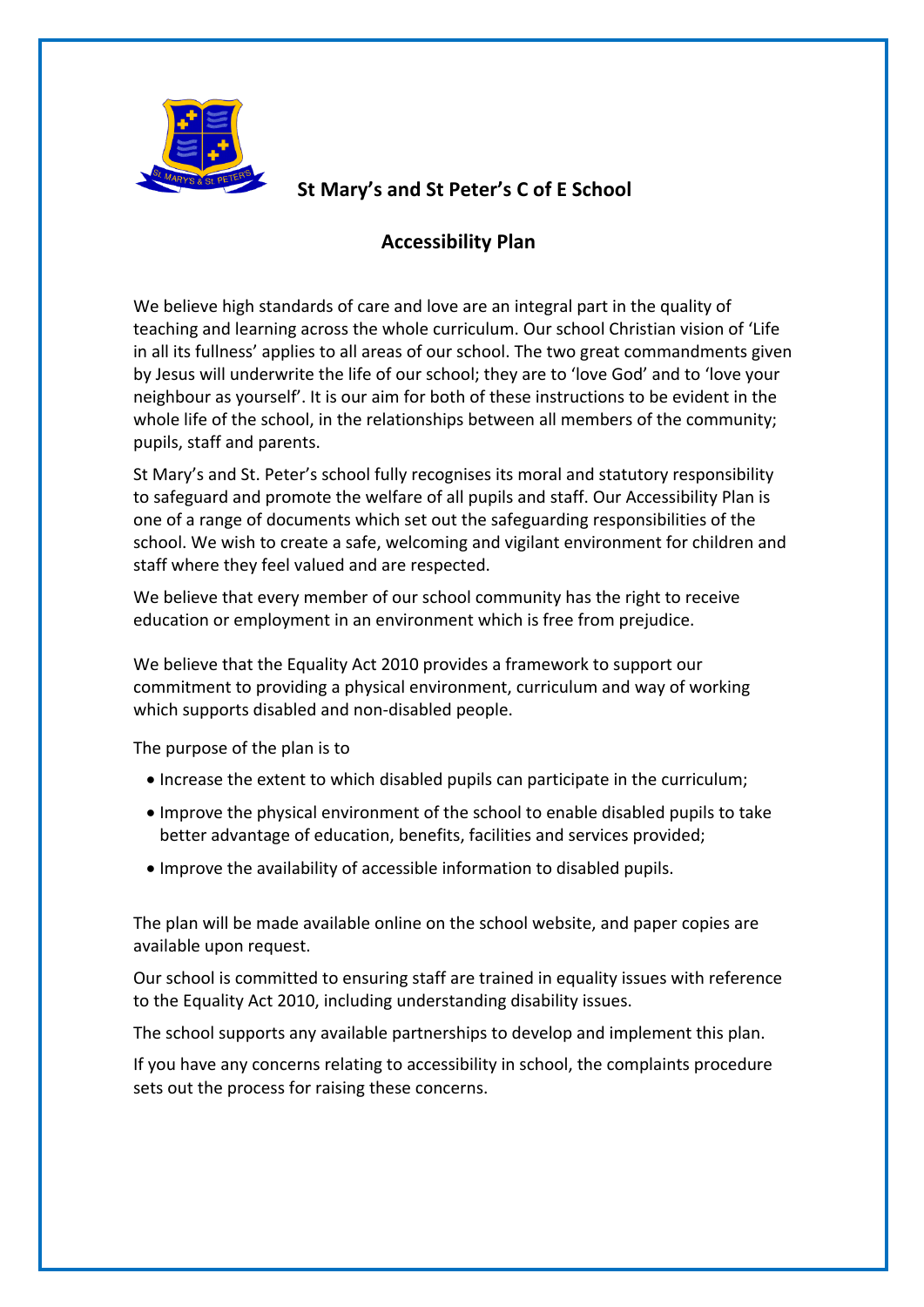### **Legislation and Guidance**

This document meets the requirements of schedule 10 of the Equality Act 2010 and the Department for Education (DfE) guidance for schools on the Equality Act 2010.

The Equality Act 2010 defines an individual as disabled if they have a physical or mental impairment that has a 'substantial' and 'long-term' adverse effect on their ability to undertake normal day to day activities.

Under the Special Educational Needs and Disability (SEND) Code of Practice, 'longterm' is defined as 'a year or more' and 'substantial' is defined as 'more than minor or trivial'. The definition includes sensory impairments such as those affecting sight or hearing, and long-term health conditions such as asthma, diabetes, epilepsy and cancer.

Schools are required to make 'reasonable adjustments' for pupils with disabilities under the Equality Act 2010, to alleviate any substantial disadvantage that a disabled pupil faces in comparison with non-disabled pupils.

We believe a disabled person is someone who has either a physical or mental impairment which has a substantial and long term adverse effect on his or her ability to carry out normal day-to-day activities. The aim of this plan is to improve the outcomes for disabled pupils, parents/carers and staff in all aspects of school life.

#### **Achievement for All**

We want all our children to flourish and be successful lifelong learners, confident individuals and responsible citizens who are able to make a positive contribution to society. We will achieve this by providing a broad, rich and exciting curriculum, which is both inclusive and challenging in order to get the best from every child.

We believe that every child should enjoy their education and be happy, healthy and safe at school. We value kindness, respect, collaboration and creativity.

All school members will benefit from our school's accessibility plan.

## **The role of governors**

The governing body has set out its commitment to equal opportunities in the Equal Opportunities policy and it will continue to do all it can to ensure that all members of the school community are treated fairly and equally.

The governing body seeks to ensure that people with disabilities are not discriminated against. The governors take all reasonable steps to ensure that the school environment gives access to people with disabilities.

## **The role of the headteacher**

It is the headteacher's role to implement the school's equal opportunities policy and accessibility plan and s/he is supported by the governing body in so doing.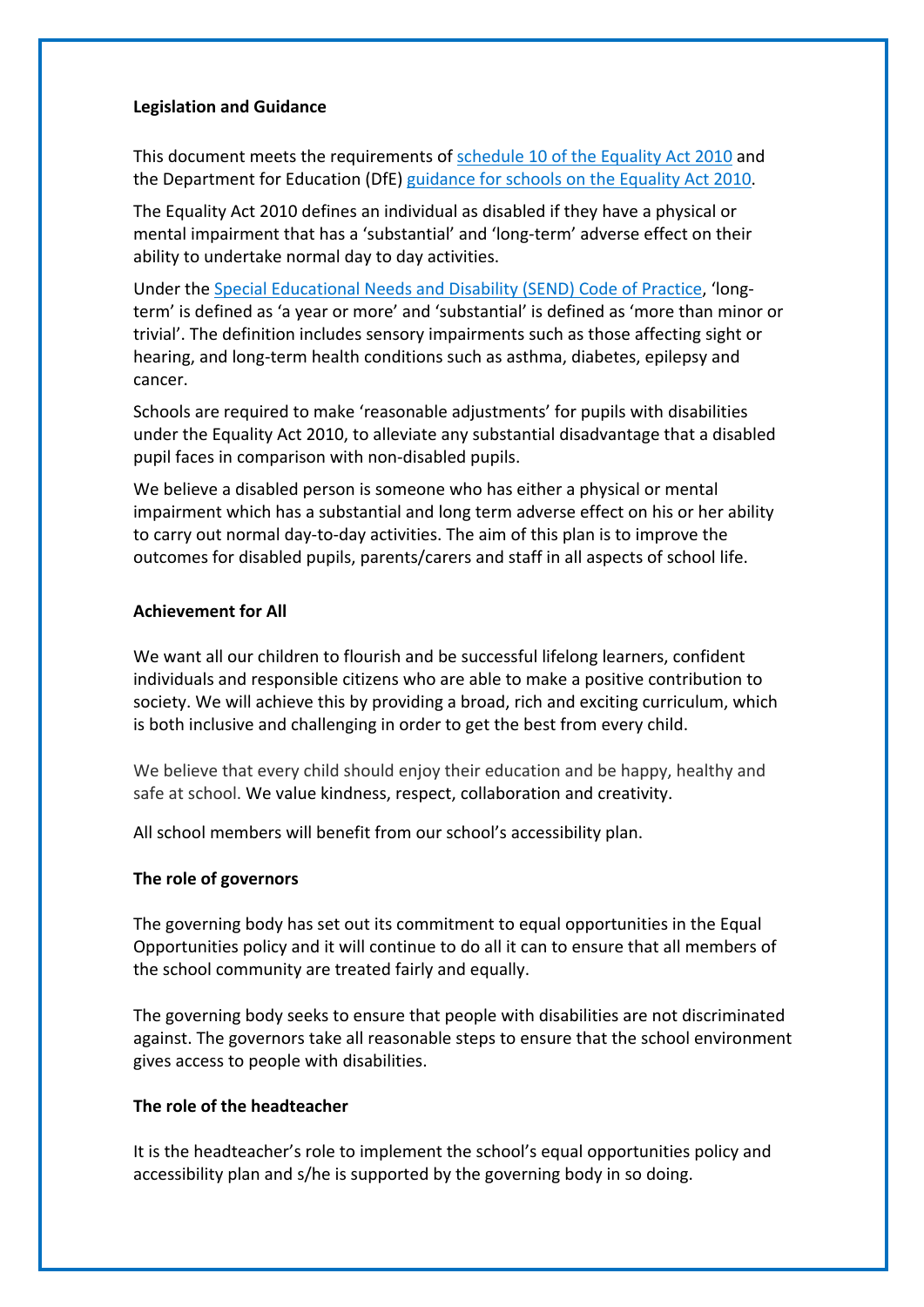It is the headteacher's role to ensure that all staff are aware of the school policy on equal opportunities and accessibility plan, and that teachers apply these guidelines fairly in all situations.

## **The role of the class teacher**

The class teacher ensures that all pupils are treated fairly, equally and with respect. We do not discriminate against any child.

When selecting classroom material, teachers pay due regard to the sensitivities of all members of the class.

## **The role of Parents**

We expect all members of the school community and visitors to support our commitment to promoting equalities and meeting the requirements of the Equality Act.

Parents are responsible for reporting any concerns they may have about their child being treated unfairly.

## **Plan**

| Needs analysis | SMSP has undertaken a needs analysis and identified the           |
|----------------|-------------------------------------------------------------------|
|                | following points about the school building.                       |
|                | Any building work requires clear routes and signage               |
|                | during works                                                      |
|                | Some children may need extra mobility training<br>$\bullet$       |
|                | The impact of any changes in systems due to works,<br>$\bullet$   |
|                | e.g. fire alarms, evacuation procedures, will need                |
|                | careful consideration and testing                                 |
|                | Individual risks assessments may be required for                  |
|                | specific children for changes in classroom/accessing              |
|                | all school events, trips and visits (e.g. modes of                |
|                | transport)                                                        |
|                | Support staff need to be deployed effectively                     |
| Curriculum     | SMSP has identified the following that will increase the extent   |
|                | to which disabled pupils can fully participate in curriculum that |
|                | the school provides by                                            |
|                | Clear identification of learning needs through well               |
|                | targeted SEND support plans                                       |
|                | High expectations of all children; consideration of pupil         |
|                | groupings; use of support staff; effective formative              |
|                | assessment practices                                              |
|                | Differentiating the curriculum                                    |
|                | Reviewing the curriculum                                          |
|                | Tracking progress for all pupils                                  |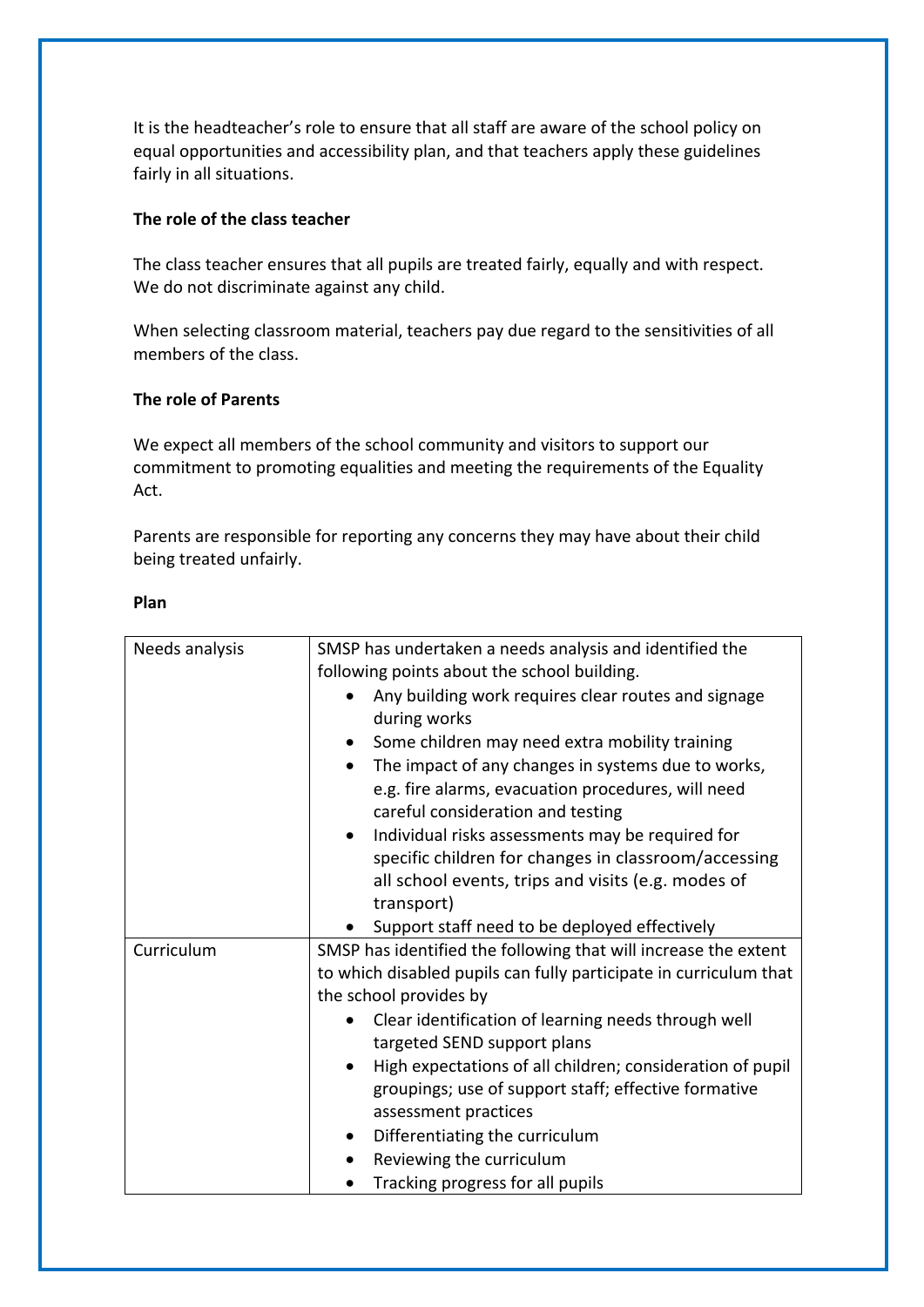|                             | Analysing attainment of different groups to ensure all<br>pupils are achieving |
|-----------------------------|--------------------------------------------------------------------------------|
|                             | Drawing on advice and training from external agencies                          |
|                             | and expertise, e.g. speech and language, OT and                                |
|                             | educational psychologists                                                      |
|                             | Making appropriate adaptations to the learning<br>$\bullet$                    |
|                             |                                                                                |
|                             | resources, e.g. colour contrast, reading windows,                              |
|                             | coloured acetates, slope boards, pencil grips, scissors                        |
|                             | Developing whole school understanding of disability<br>$\bullet$               |
|                             | Adapting resources - tactile, sensory etc.<br>$\bullet$                        |
|                             | Improving IT access, e.g. laptops/iPads in classrooms                          |
|                             | Encouraging peer and teacher mentoring                                         |
| <b>Staff</b>                | SMSP staff ensure all children                                                 |
|                             | feel secure and know that their contributions are<br>$\bullet$                 |
|                             | valued;                                                                        |
|                             | appreciate and value the differences they see in<br>$\bullet$                  |
|                             | others;                                                                        |
|                             | take responsibility for their own actions;<br>$\bullet$                        |
|                             | are taught in groupings that allow them all to                                 |
|                             | experience success;                                                            |
|                             | have a common curriculum experience that allows                                |
|                             | for a range of different learning styles;<br>$\bullet$                         |
|                             |                                                                                |
|                             | have challenging targets that enable them to succeed;                          |
|                             | participate fully, regardless of disabilities or medical                       |
|                             | needs.                                                                         |
|                             | Teachers modify teaching and learning expectations as                          |
|                             | appropriate for children with disabilities by                                  |
|                             | giving additional time to complete certain activities                          |
|                             | modifying teaching materials                                                   |
|                             | providing opportunities to develop skills in practical                         |
|                             | aspects of the curriculum;                                                     |
|                             | taking into account their pace of learning and the                             |
|                             | equipment they use;                                                            |
|                             | taking into account the effort and concentration<br>٠                          |
|                             | needed in oral work, or when using, for example, vision                        |
|                             | aids;                                                                          |
|                             | adapting or offering alternative activities in those                           |
|                             | subjects in which children are unable to manipulate                            |
|                             | tools or equipment, or use certain types of materials.                         |
| <b>Physical Environment</b> | SMSP identified the following improvements to the physical                     |
|                             | environment of the school that will increase the extent to                     |
|                             | which disabled people can have access to the education and                     |
|                             | other services that this school offers, e.g.                                   |
|                             | Ramps/lift included to facilitate access into the                              |
|                             | building and to the first floor                                                |
|                             | Access to disabled toilets and changing space<br>$\bullet$                     |
|                             |                                                                                |
|                             | Specific furniture as needed for individual children                           |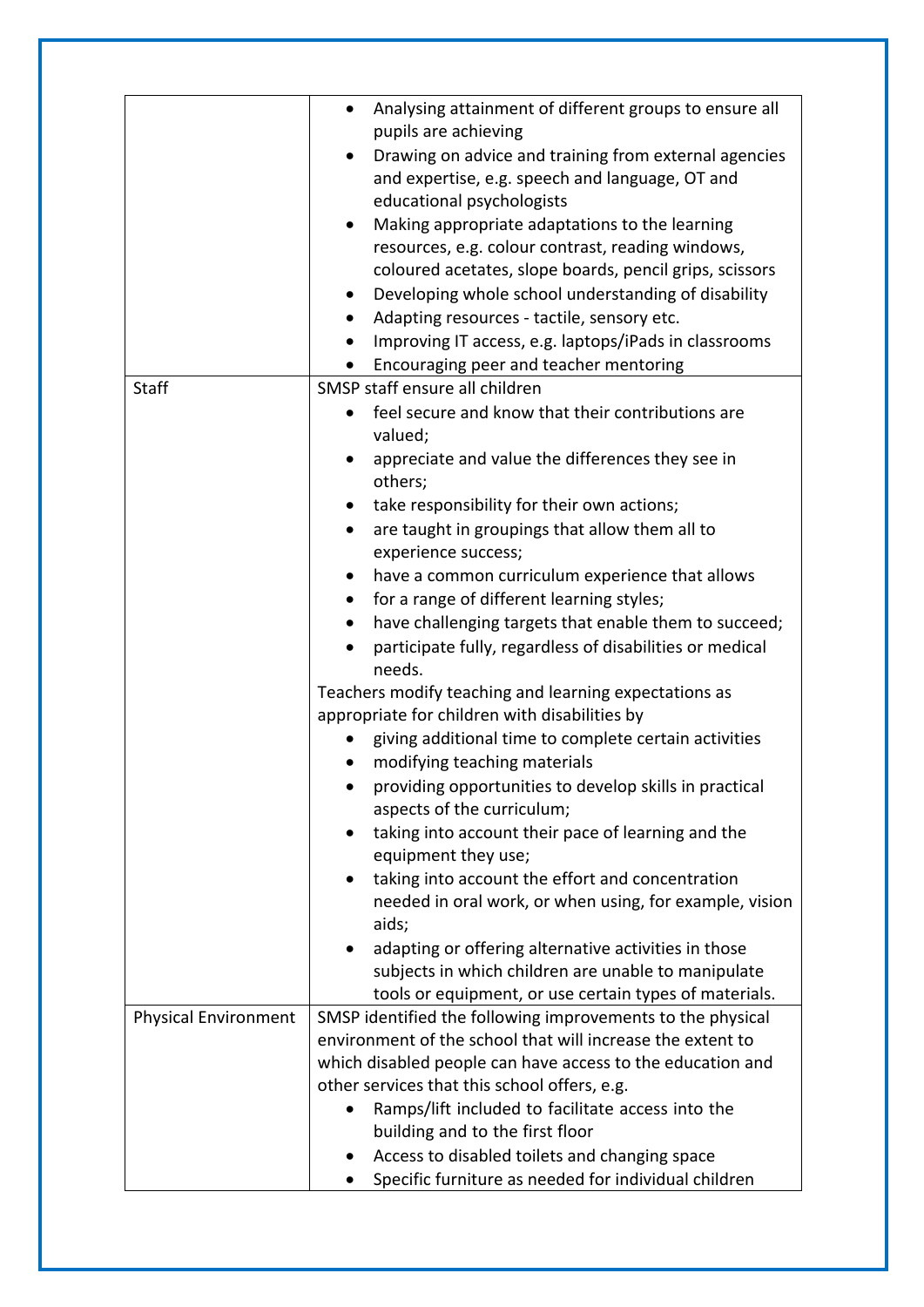|                            | Improvements to lighting, signage, colour contrast,               |
|----------------------------|-------------------------------------------------------------------|
|                            | floor/wall coverings (e.g. acoustics)                             |
|                            | Books on shelves at an accessible height                          |
|                            | Vestibule to protect front office/Reception area                  |
| <b>Written Information</b> | SMSP has identified the following improvements to written         |
|                            | information for disabled people, e.g.                             |
|                            | Large print                                                       |
|                            | Simplified language<br>$\bullet$                                  |
|                            | Adapted layouts, spacing, colour font                             |
|                            | Braille communications with VI children                           |
|                            | Makaton                                                           |
|                            | Audio, video, symbol systems                                      |
|                            | Pictorial or symbolic representations                             |
| Promoting                  | SMSP will help pupils in school to recognise, understand and      |
| Understanding              | learn how to treat people with disabilities by                    |
|                            | referring to different kinds of disabilities                      |
|                            | visualizing what it might feel like to be disabled                |
|                            | supporting and interacting with disabled people                   |
|                            | valuing difference/diversity                                      |
|                            | remaining open-minded and seeking and being<br>$\bullet$          |
|                            | receptive to views of those with disability                       |
|                            | giving children the opportunity to talk/present to the            |
|                            | class about their disability or medical condition if they         |
|                            | would like                                                        |
| Communication with         | SMSP believes it has in place good lines of communication         |
| Parents                    | namely                                                            |
|                            | newsletters, letters and emails                                   |
|                            | school website                                                    |
|                            | annual pupil reports                                              |
|                            | termly parent-teacher consultations                               |
|                            | annual Reviews for EHCP pupils                                    |
|                            | termly reviews of SEND Support Plans for all SEND                 |
|                            | register children                                                 |
|                            | curriculum evenings                                               |
|                            | Friends events                                                    |
|                            | promotion of the Local Offer                                      |
| Extra-Curricular           | SMSP has identified the following improvements to our             |
| <b>Activities</b>          | programme of extra-curricular activities that will be to the      |
|                            | benefit of our disabled pupils by                                 |
|                            | tracking children with SEND attending clubs                       |
|                            | targeting clubs for children where appropriate                    |
|                            | providing appropriate adult support if required                   |
|                            |                                                                   |
|                            | ensuring the lettings policy includes provision for               |
|                            | differing learning difficulties                                   |
| <b>Trips</b>               | SMSP has identified the following that will increase the extent   |
|                            | to which disabled pupils can fully participate in curriculum that |
|                            | the school provides by                                            |